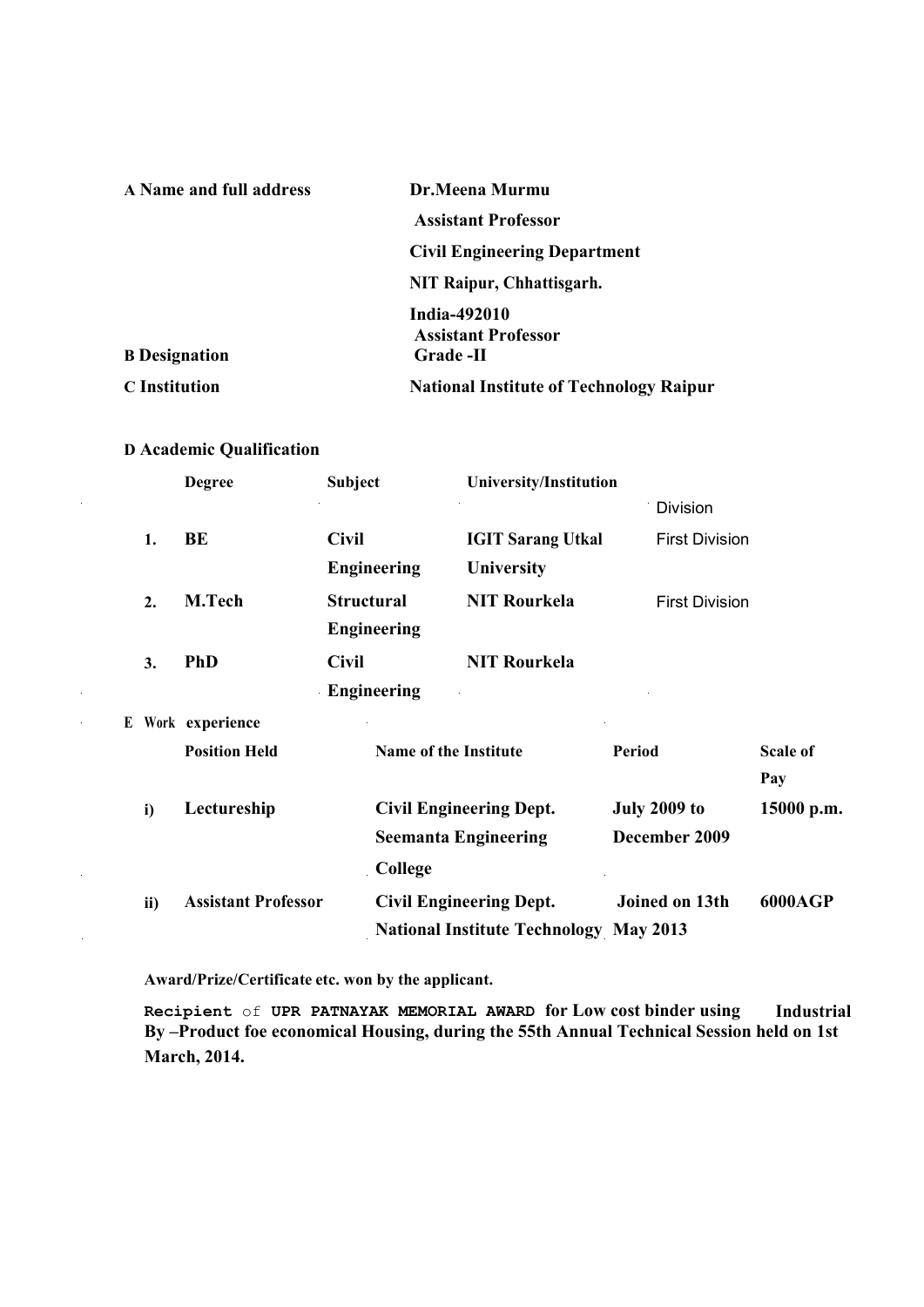**Recipient** of **Best paper Award In Second International conference on Advances in Engineering and Technology(ICAET – 2012)**

#### **Publications:**

**Award/Prize/Certificate etc. won by the applicant**. Recipient of UPR PATNAYAK MEMORIAL AWARD for Low cost binder using Industrial By –Product foe economical Housing, during the 55th Annual Technical Session held on 1st March, 2014.

Recipient of Best paper Award In Second International conference on Advances in Engineering and Technology(ICAET – 2012)

#### **Publications: International Journal: ·**

1. Kanthe, V., Deo S. V. and Murmu, M. (2018) "Effect of fly ash and rice husk ash onstrength and durability of binary and ternary blend cement mortar " *A*sian Journal of Civil Engineering Building and Housin*g* ISSN 1563-0854Volume 19Number 8Asian J Civ Eng (2018) 19:963-970 DOI 10.1007/s42107-018-0076-6

2. Kanthe, V., Deo S. V. and Murmu, M. (2018), "Combined use of fly ash and rice husk ash in concrete to improve its properties", Accepted on 09-03-2018 in *International Journal of Engineering (Scopus Indexed).*

3. Kunamineni, V, Murmu, M. (2018), "Effect of calcium lactate on compressive strength and selfhealing of cracks in microbial concrete", Accepted on 23-02-2018 in *Frontieries of civil and structural engineering (SCI Indexed).*

4. Kunamineni, V, Murmu, M. and Deo, S. V. (2017), "Bacteria based self healing concrete – A review" Construction and Building materials (SCI Indexed), 152, 1008–1014.

5. SP Singh, M Murmu ,Effects of curing temperature on strength of [lime-activated](https://scholar.google.com/javascript:void(0)) slag cement International Journal of Civil Engineering 15 (4), 575-584

6. M. Murmu and S.P. Singh, Strength Characteristics of Lime Activated Slag Cement, Advances in Cement Research, 2015,27(1), 268-77.

7. M. Murmu and S.P. Singh, Influence of mineral admixtures on strength and hydration products of lime-activated slag cement, Advances in Cement Research, 2014, 26(1), 1–10.

8. M. Murmu and S.P. Singh, Hydration Products, Morphology and Microstructure of Activated Slag Cement, International Journal of Concrete Structures and Materials, 2014, 8(1) , 61-68.

9. M. Murmu and S.P. Singh, Some Studies on Strength and Hydration of Cold Process Cement, International Journal of Advances in Management, Technology & Engineering Sciences, ISSN:2249- 7455 Vol.1 Issue 6(VII) 2012, 84-88.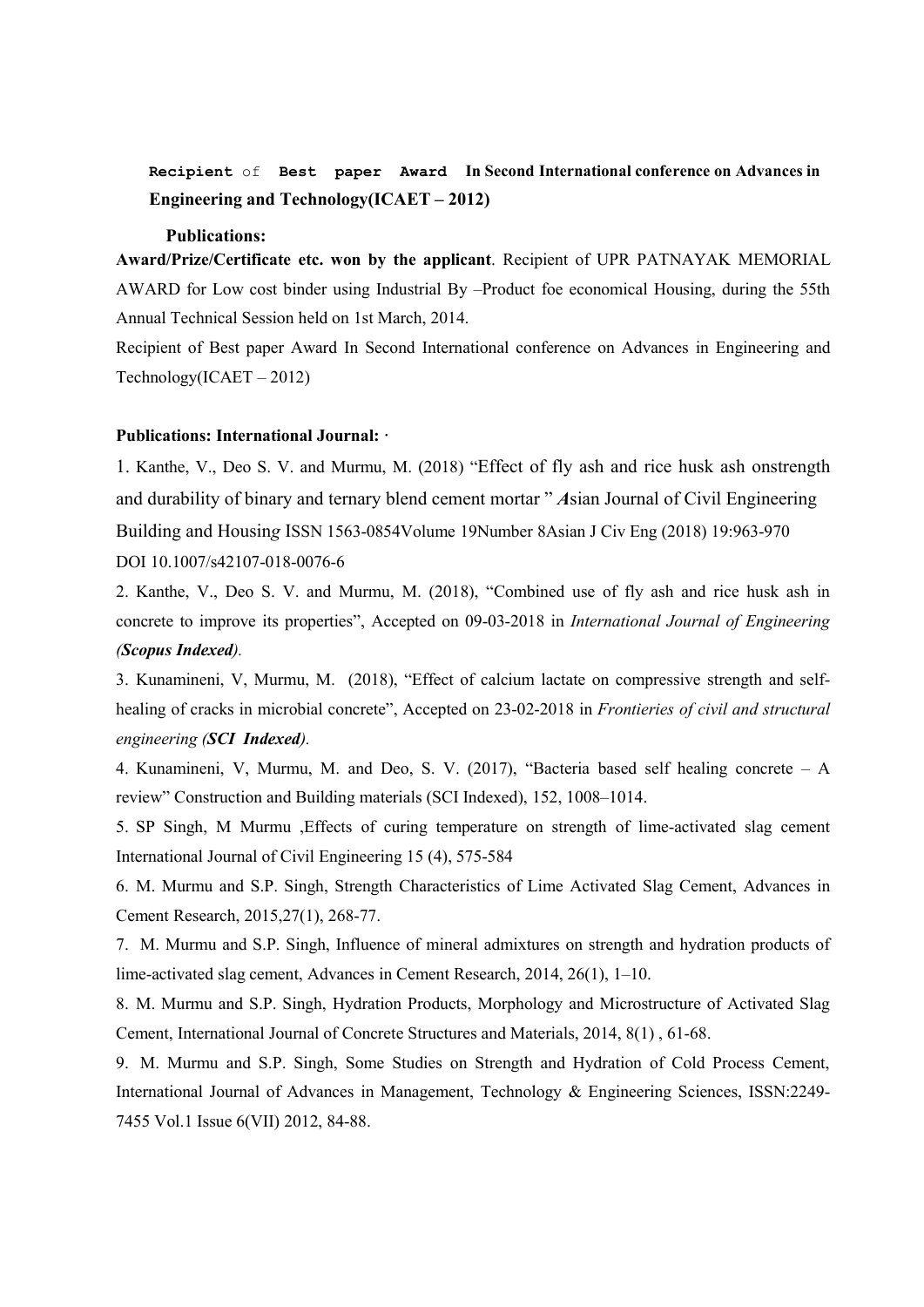#### **National Journal: ·**

1. Govardhan, Deepanshu Mandhata, Meena Murmu, Mohit Sharma, Development of a Program for the Design of Steel Structure in Visual Basic, Journal of Structural Engineering and Management, 2014,1(2),11-16.

#### **International Conference ·**

1. K.Vijay, Meena Murmu, "Comparative study on effect of basalt and glass fiber on workability and compressive strength of microbial concrete" International conference on civil and structural engineering., pp 52-56, 2017.

2. Sonal, B, Murmu, M. and Deo, S. V. "A Detailed Review on Alkali-Activated Slag (AAS) and Fly Ash Based Concrete " International conference on civil and structural engineering., pp 22-28, 2017.

3. Kanthe, V., Deo S. V. and Murmu, M. " (2018), Review on the use of Industrial and Agricultural by-product for making Sustainable Concrete", Proceedings of ASCE India conference, 12-14 December 2017 .

4. M. Murmu, M.K. Verma. (2017), "Effect of WMD and BLA as mineral Admixture on workability and strength of concrete", International Conference on Energy, Environment and Economics, (ICEEE 2017) Edinburgh,  $11<sup>th</sup>$  to  $13<sup>th</sup>$  December, 2017, pp-76-82.

5. M.Murmu, Govardhan Bhat and S.Eswary "Partial Replacement of GGBS in Concrete for Prevention of Natural Resources", ICCESE 2015 : International Conference on Civil, Environmental and Structural Engineering to be held in Kuala Lumpur, Malaysia during February, 12-13, 2015.

6. · Satya Eswari, J. Sekharbabu, Meena Murmu, Govardhan Bhat , "Modeling and Optimizing of sinker electric discharge machine process parameters on AISI 4140 alloy steel by Central Composite Rotatable Design Method", ICCESE 2015 : International Conference on Civil, Environmental and Structural Engineering to be held in Kuala Lumpur, Malaysia during February, 12-13, 2015.

7. Meena Murmu, Govardhan Bhat, Narendra Singh Chouhan, Ramakant Patel and Ganesh Kumar (2014), "Effect on Strength and Hydration products of Concrete using Mineral Admixtures", International Conference on Sustainable Civil Infrastructure (ICSCI 2014), 17-18th October 2014, IIT Hyderabad, India.

8. M. Murmu and S.P. Singh, Effect of Mineral Admixture on Strength of Alkali Activated Slag Cement, 1st Annual International Conference on Architecture and Civil Engineering 18-19th March 2013. Singapore.

9. M. Murmu and S.P. Singh, Hydration Products in Alkali Activated Slag Cement Added With Mineral Admixtures, International Conference on Advanced Materials for Energy Efficient Building Materials, AME2B-2013. 13-15thFebruray 203 New Delhi.

10. M. Murmu and S.P. Singh, Strength Characteristics of Cold Process Cement with and without Admixtures, International Conference on Advanced Materials for Energy Efficient Building Materials,AME2B-2013. 13-15thFebruray 203 New Delhi.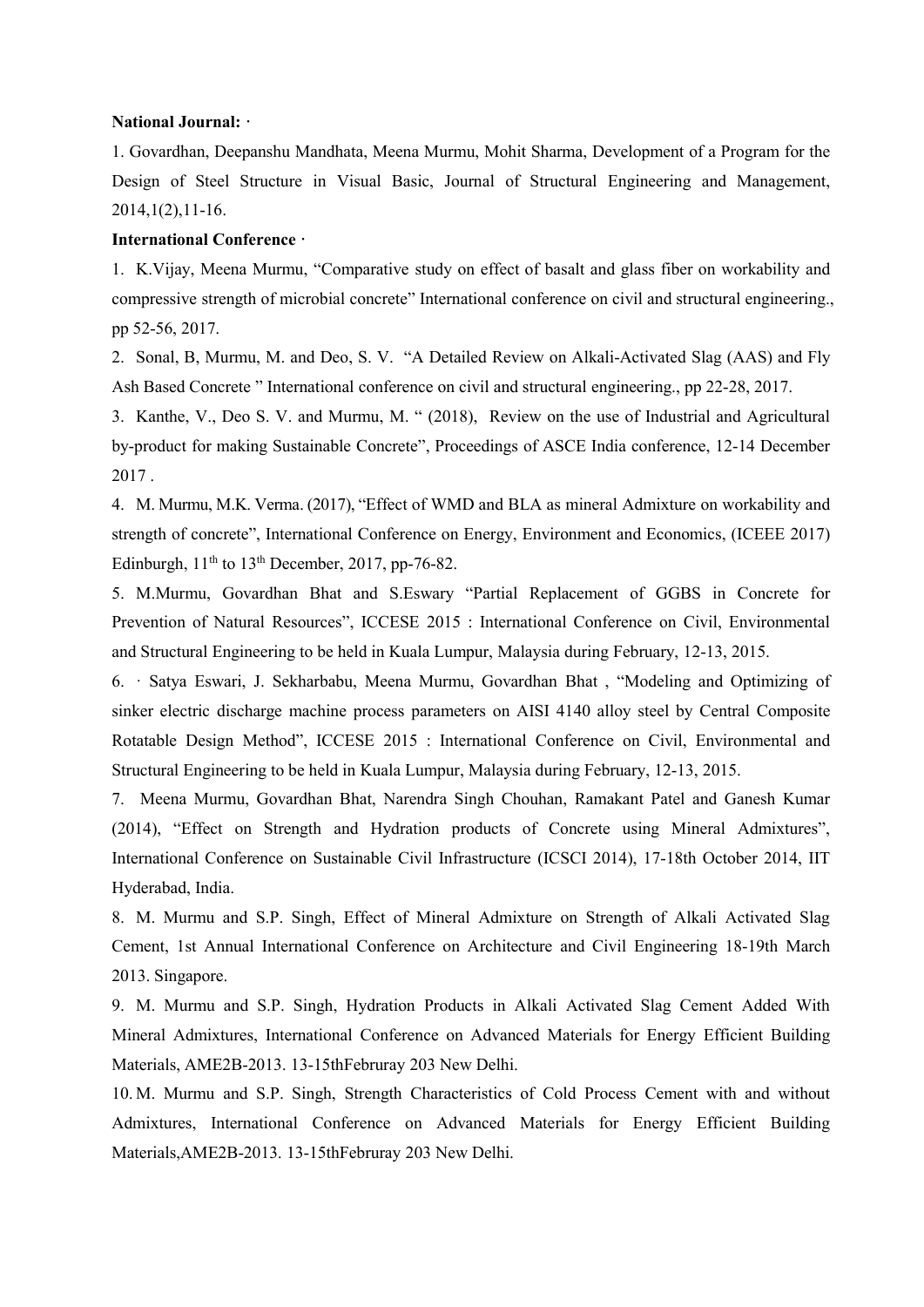11. M. Murmu and S.P. Singh, Hydration Mechanism of Cold Process Cement, International Conference on Sustainability Challenges and Advances in Concrete Technology SCACT 2012.pp441- 447.2-5th May 2012 Coimbatore.

12. M. Murmu and S.P. Singh, Effect of Accelerators on Strength and Hydration Products of Cold Process Cement,2nd International Conference on Advances in Engineering and Technology (ICAET2012)ISBN 978-1-4675-2245-8 © 2012.28- 29th March 2012 Nagpattinum.

13. M. Murmu and S.P. Singh, Some studies on physical and mechanical properties of cold process cement, RITS ICAEM-2012: RITS International Conference on Advancements in Engineering and Technology. 28-29thFebrury 2012 Hydrabad.

14. M. Murmu, and A. Sharan, Strength Characteristics of Cold Process cement, Holcim Foundation for Sustainable Construction 2011.

15. S.P. Singh and M. Murmu, Eco-friendly Concrete using by-products of Steel Industry, International Congress of Environmental Research (ICER-10),16th-18th September 2010 Mauritius. National Conference and Workshop:

16. S.P. Singh, M. Murmu, and A. Sharan, Study on Strength Characteristics of fly ash Pozzolanic Cement, NATIONAL WORKSHOP "UTILIZATION OF FLY ASH" on June, 10-11, 2011,Surat. ·

17. S.P. Singh, A. Sharan, and M. Murmu, Compacted Pond ash as a Highway Construction Material NATIONAL WORKSHOP "UTILIZATION OF FLY ASH" on June, 10-11, 2011, Surat.

18. A. Patel, S.P. Singh, and M. Murmu, Environmental friendly concrete from Industrial Wastes,

National Conference on advances in Environmental Engineering (AEE-09) 2009, 14th-16th November,

Rourkela.

S.P. Singh, A. Patel, and M. Murmu, Strength Characteristics Of Steel Slag Hydrated Matrix, National Conference on Civil Engineering ConferenceInnovations Limits (CEC-09),2009, Septmber2009, Hamirpur. **Google scholar**

#### **Cited by**

|           | All | Since 2013 |
|-----------|-----|------------|
| Citations | 27  | 26         |
| h-index   | З   |            |
| i10-index |     |            |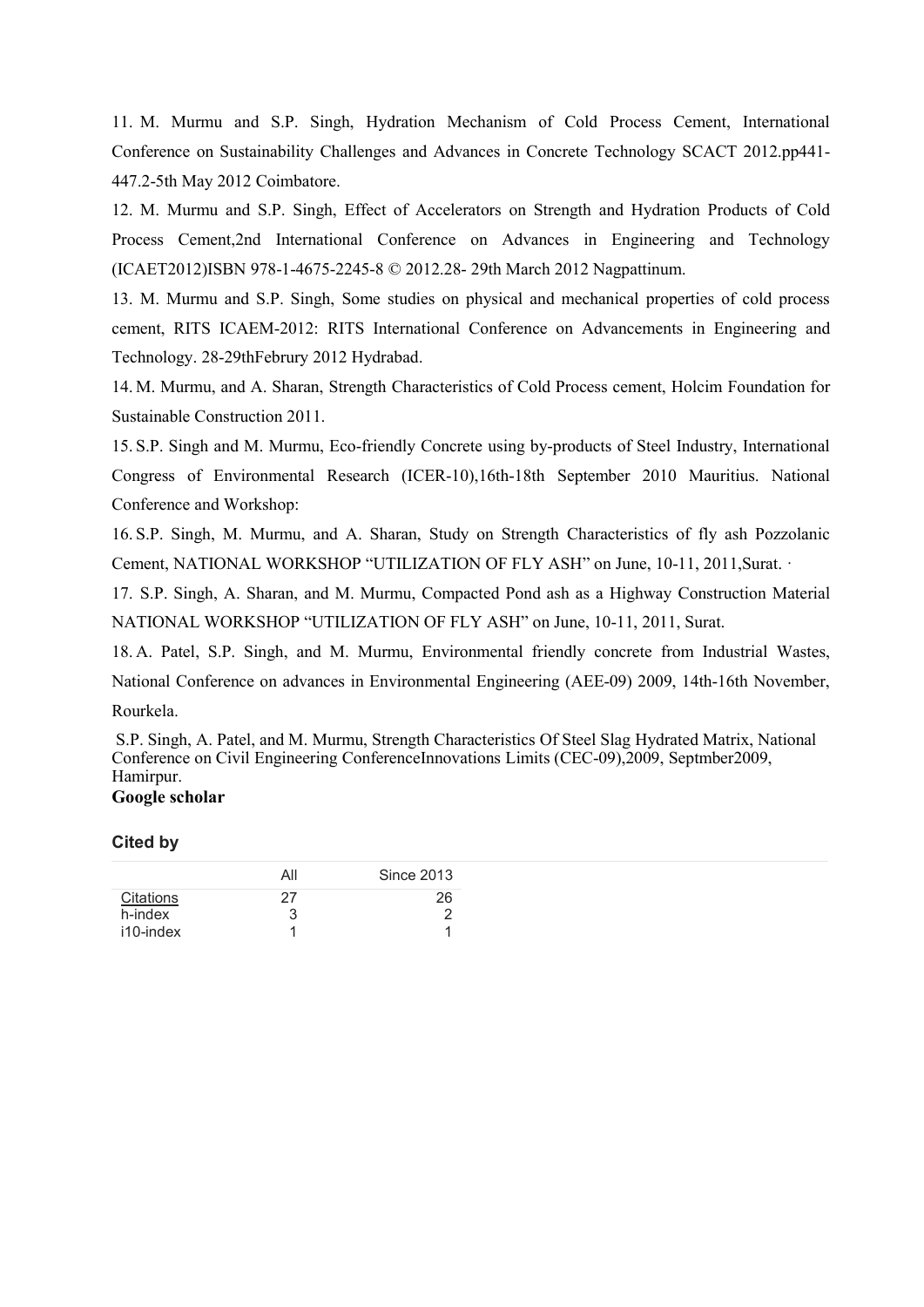#### **Life Membership**

INSDAG (Professional membership)

Indian Concrete Institute

Indian Building Congress

American Concrete Institute

### **Extra-Curricular Activities:**

#### **Institute level:**

Member of Anti ragging committee

Member of Face lifting committee (Hostel)

Eclectika committee

### **ADMINISTRATIVE EXPERIENCE:**

Worked as a member of Panel for interview for post of Junior Engineer, Staff Selection Commission, Govt. of India.

Worked as a member of selection committee for post of Faculty in Chemistry Engineering Department.

Worked as an Analyzer of the question paper for Junior Engineer Recruitment

Test Result conducted by Chhattisgarh Professional Examination Board Raipur (CGVYAPAM).

## **GUEST LECTURE DELIVERED:**

Delivered a lecture on "Latest Mix Design" in five days short term hands on training programme "Testing Methods in Civil Engineering Construction" under TEQIP-II at Civil Engineering Department, National Institute of Technology Raipur on 17.11.2015.

Delivered a lecture on "Industrail Building"one days workshop on training programme Industrail Building and Application of Composite Materials Civil Engineering , under TEQIP-III at Civil Engineering Department,Chattishgarh Swami Vivekanand Technical Bhilai (C.G.) on 26.03.2018.

Delivered a lecture on "Cell Filled concrete and Fiber reinforced Concrete"Five days workshop on Construction of Low Volume Roads on Soft Subgrade Soil Improved by Locally Available Marginal Materials , (Under Sponsored Research Project funded by HSMI, HUDCO, New Delhi)at Civil Engineering Department, National Institute of Technology Raipur on 27.09.2018.

## **SEMINAR / WORKSHOP / CONFERENCE / CONVENTION ATTENDED**

Two Week ISTE STTP on Introduction to Structural Engineering, under National Mission on Education through Information and Communication Technology by Page 2 of 2 IIT Kharagpur, 4-9 January, 2016.

One week on Advanced Data Analysis management by IIT Delhi, 14-18 December 2015.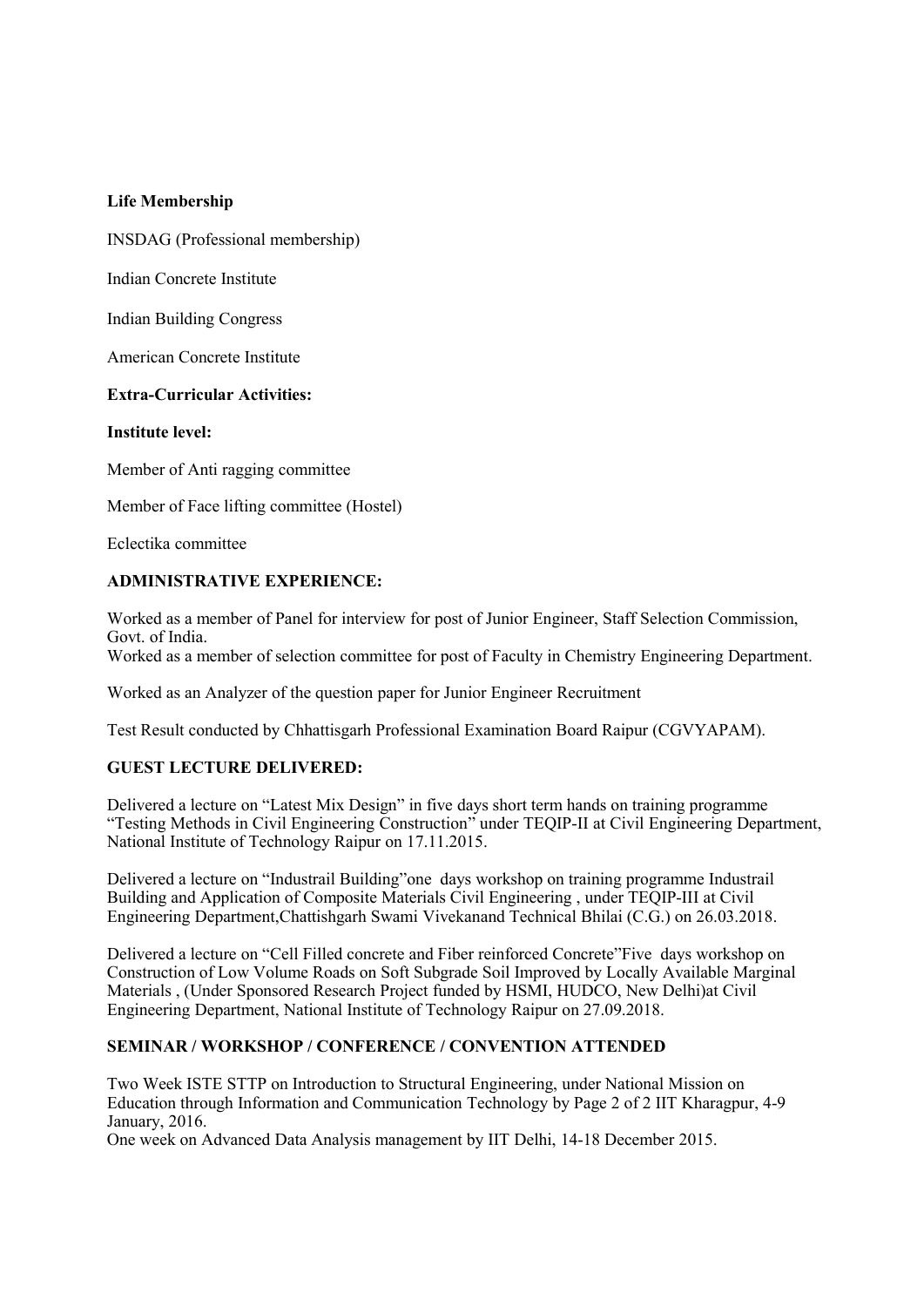Two day Workshop on "Water Resources in developing countries: Planning and management" "27-28 August 2015 at NIT Raipur

Two day workshop on "Collection Development of E-books in Libraries", organized by Central Library, NIT, Raipur during 14th- 15th November 2014.

Workshop on "Academic Ethics and IPR" on 4th and 5th April 2014, Organized by National Institute of Technology Raipur and Chhattisgarh Council of Science and Technology, held at National Institute of Technology Raipur..